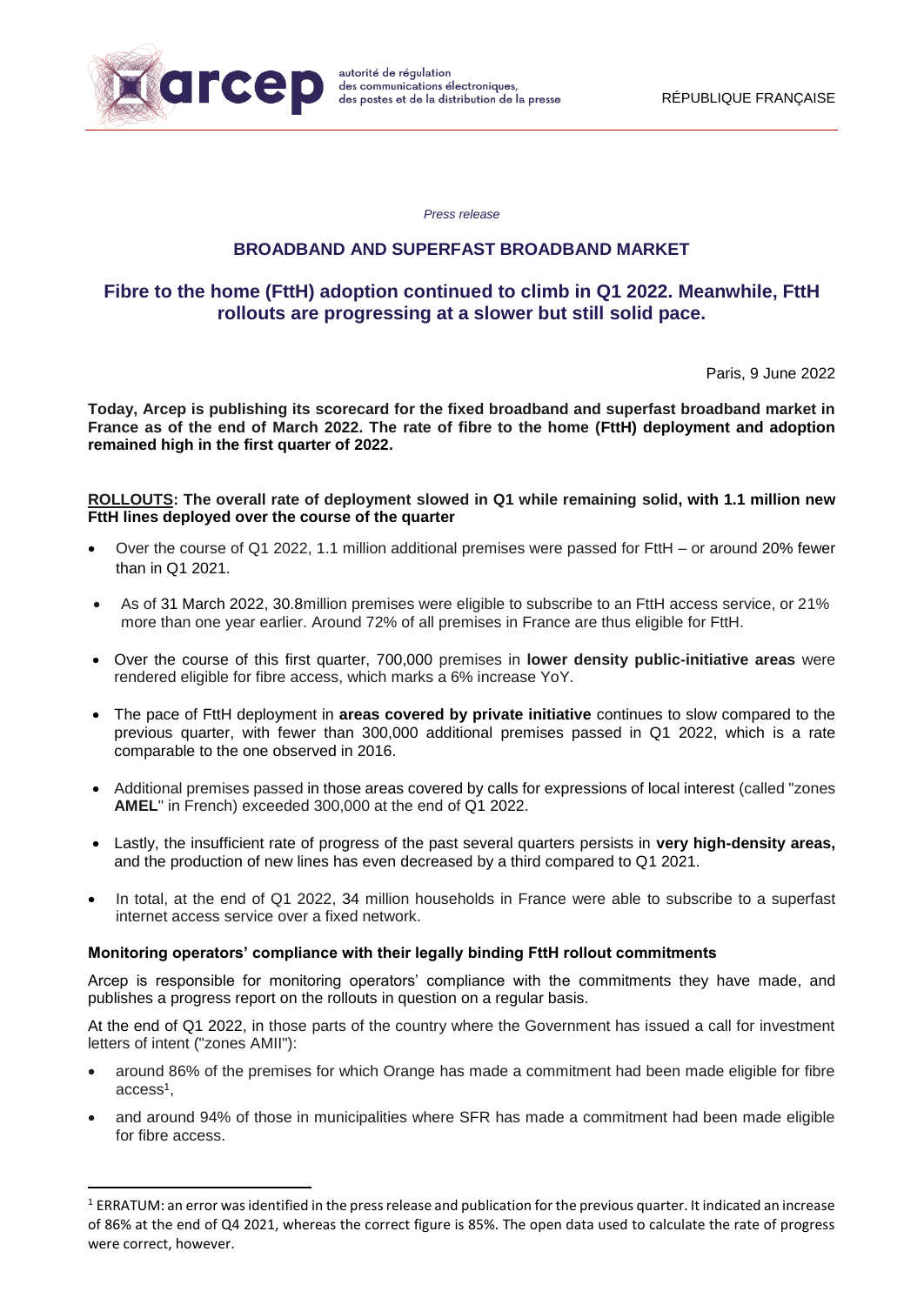Details regarding the progress of individual "AMEL" project commitments (i.e. legally binding FttH rollout commitments that certain operators have made to local authorities, as part of calls for expressions of local interest) can be found in pages 19 to 23 of the publication.

### **SUBSCRIPTIONS: fibre access subscription numbers remain high, with an additional 1 million access lines over the course of Q1 2022. At the end of March 2022, fibre connections represented 50% of all broadband and superfast broadband subscriptions in France.**

- Superfast broadband subscription numbers continue to climb unabated. They reached 19.3 million as of 31 March 2022, and accounted for 61% of all broadband and superfast broadband internet subscriptions in France (+10 points YoY). Quarterly growth for superfast subscriptions remains high (+ 845,000 in Q1 2022) but is below the +1.1 million increase of the previous year, which is due primarily to the accelerated rate of decline in subscriptions to hybrid fibre solutions with coaxial cable in the last mile.
- This growth has been entirely due to an increase in fibre-to-the-home subscriptions: +1 million subscriptions in Q1 2022, and +4 million YoY. At the end of March 2022, the number of end-to-end fibre connections in France stood at 15.5 million and represented 49% of all broadband and superfast broadband connections. Of all the premises in France eligible to subscribe to FttH, half actually do subscribe to a fibre to the home plan.
- Customers continue to upgrade from broadband to superfast broadband subscriptions, with "classic" broadband subscriptions totalling 12.3 million at the end of Q1 2022, and continuing to shrink (- 2.8 million YoY).
- The total number of broadband and superfast broadband subscriptions stood at 31.6 million as of 31 March 2022, increasing by 135,000 over the quarter (versus + 215,000 in Q1 2021) at by 2.5% YoY.

## **Tracking FttH rollouts with "Ma connexion internet"**

The "*Déploiements fibre*" maps on the "Ma connexion Internet" website (formerly cartefibre.arcep.fr) allow users to track the progress of FttH rollouts in a very detailed fashion. The forecast view also provides them with information on the timeline for upcoming optical fibre rollouts in a given municipality.



The information associated with these rollout maps, both existing and forecast, is available as open data.

To improve the "Ma connexion Internet" user experience, Arcep is asking visitors to share their expectations of the site by completing a [questionnaire](https://framaforms.org/enquete-ma-connexion-internet-1645439739) that will be online until the end of June 2022.